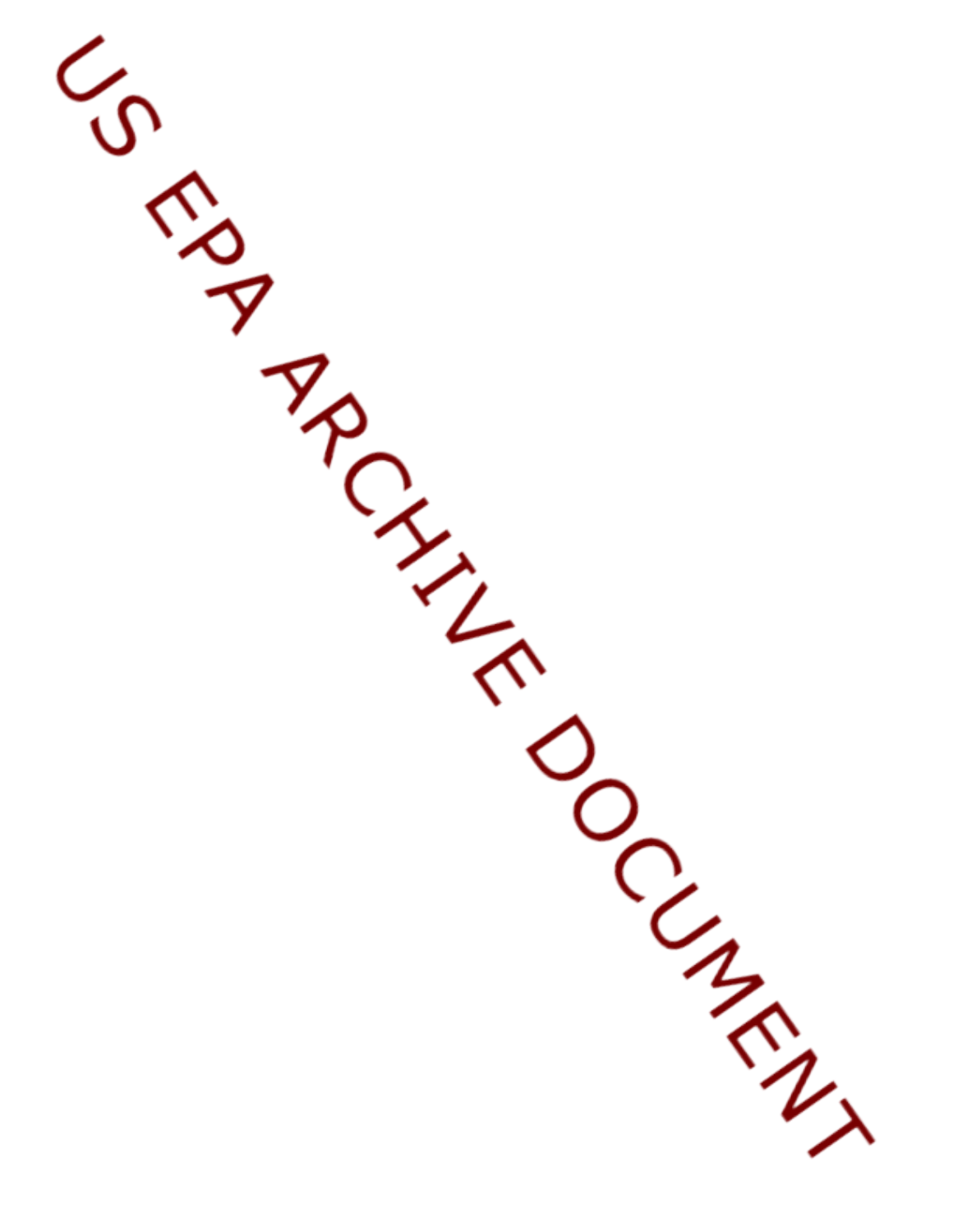# **AGENCY:** ENVIRONMENTAL PROTECTION AGENCY (EPA)

# **TITLE:** ACTIVITIES THAT ADVANCE METHANE RECOVERY AND USE AS A CLEAN ENERGY SOURCE

**ACTION:** Request for Proposals (RFP)

**RFP NO:** EPA-OAR-CCD-08-01

# **CATALOG OF FEDERAL DOMESTIC ASSISTANCE (CFDA) NO:** 66.034

**DATES:** The closing date and time for receipt of email and hard copy submission of proposal packages is February 22, 2008, 4:00 p.m., EST. All email and hard copy submission of proposal packages must be received by Lynda Garland February 22, 2008, 4:00 p.m., EST in order to be considered for funding. Grants.gov submissions must be submitted electronically via Grants.gov by February 22, 2008, 11:59 p.m., EST. Proposals received after the closing date and time will not be considered for funding. Final applications will be requested from those eligible entities whose proposal has been successfully evaluated and preliminarily recommended for award.

To allow for efficient management of the competitive process, EPA requests submittal of an informal notice of an Intent to Apply by January 11, 2008. Submission of Intent to apply is optional; it is a process management tool that will allow EPA to better anticipate the total staff time required for efficient review, evaluation, and selection of submitted proposals.

**SUMMARY:** This notice announces the availability of funds and solicits proposals that advance near-term, cost-effective methane recovery and use as a clean energy source, and support the goals of the Methane to Markets Partnership.

**FUNDING/AWARDS:** The total estimated funding for this competitive opportunity is approximately \$7,000,000. EPA anticipates awarding up to approximately 40 cooperative agreements resulting from this announcement, subject to availability of funds and the quality of proposals received.

# **CONTENTS BY SECTION**

- I. Funding Opportunity Description
- II. Award Information
- III. Eligibility Information
- IV. Proposal and Submission Information
- V. Proposal Review Information
- VI. Award Administration Information
- VII. Agency Contacts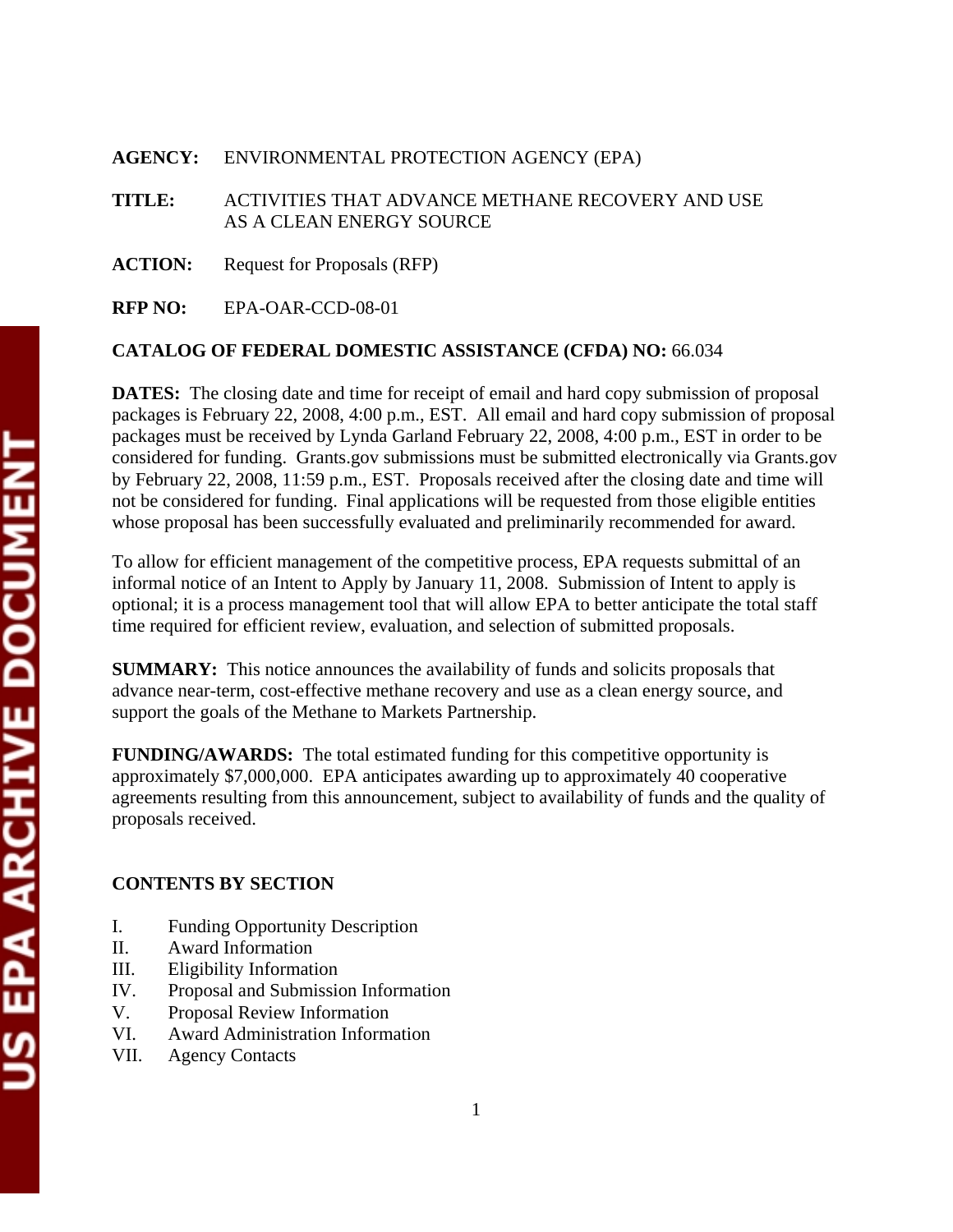#### **I. FUNDING OPPORTUNITY DESCRIPTION**

### **A. Background**

The international Methane to Markets Partnership is a White House initiative designed to advance cost-effective, near-term methane recovery and use as a clean energy source. Implementing such projects will reduce greenhouse gas emissions, enhance economic growth, promote energy security, and improve the environment.<sup>1</sup> This initiative involves collaboration among developed countries, developing countries, and countries with economies in transition B together with strong participation from the private sector. The Methane to Markets Partnership (the Partnership) targets four major methane sources: agriculture (manure management only), landfills, underground coal mines, and oil and gas systems.

The goals of the Partnership are:

- to create an international framework to advance the recovery and use of methane as a valuable clean energy source;
- to promote cost-effective, near term methane recovery and use opportunities through partnerships between developed, developing, and economies in transition, and;
- to foster strong participation from the private sector, multilateral development banks and other relevant organizations.

By 2015, the Methane to Markets Partnership, an international presidential initiative, has the potential to reduce methane emissions by 50 million metric tons of carbon equivalent annually, which is roughly equivalent to planting 55 million acres of trees, or recovering 500 billion cubic feet of natural gas. Emissions reductions of this magnitude could contribute to stabilized or declining levels of global atmospheric methane concentrations. Benefits to the U.S. will be reduction in climate change and the potential use of U.S. technologies and services in projects around the world.

To support the realization of these positive outcomes, the Climate Change Division (CCD) is seeking opportunities to fund proposals for activities that advance near-term, cost-effective methane recovery and use as a clean energy source, and support the goals of the Methane to Markets Partnership.

CCD will be funding proposals that help Methane to Markets Partners with developing economies and economies in transition benefit from methane capture and use. These partner countries include:

- **Argentina**
- Brazil
- China
- Colombia
- Ecuador
- India
- Korea (Republic of)
- **Mexico**
- Nigeria
- Russia
- Ukraine

<sup>&</sup>lt;sup>1</sup>For Additional information on the Methane to Markets Partnership, visit http://www.methanetomarkets.org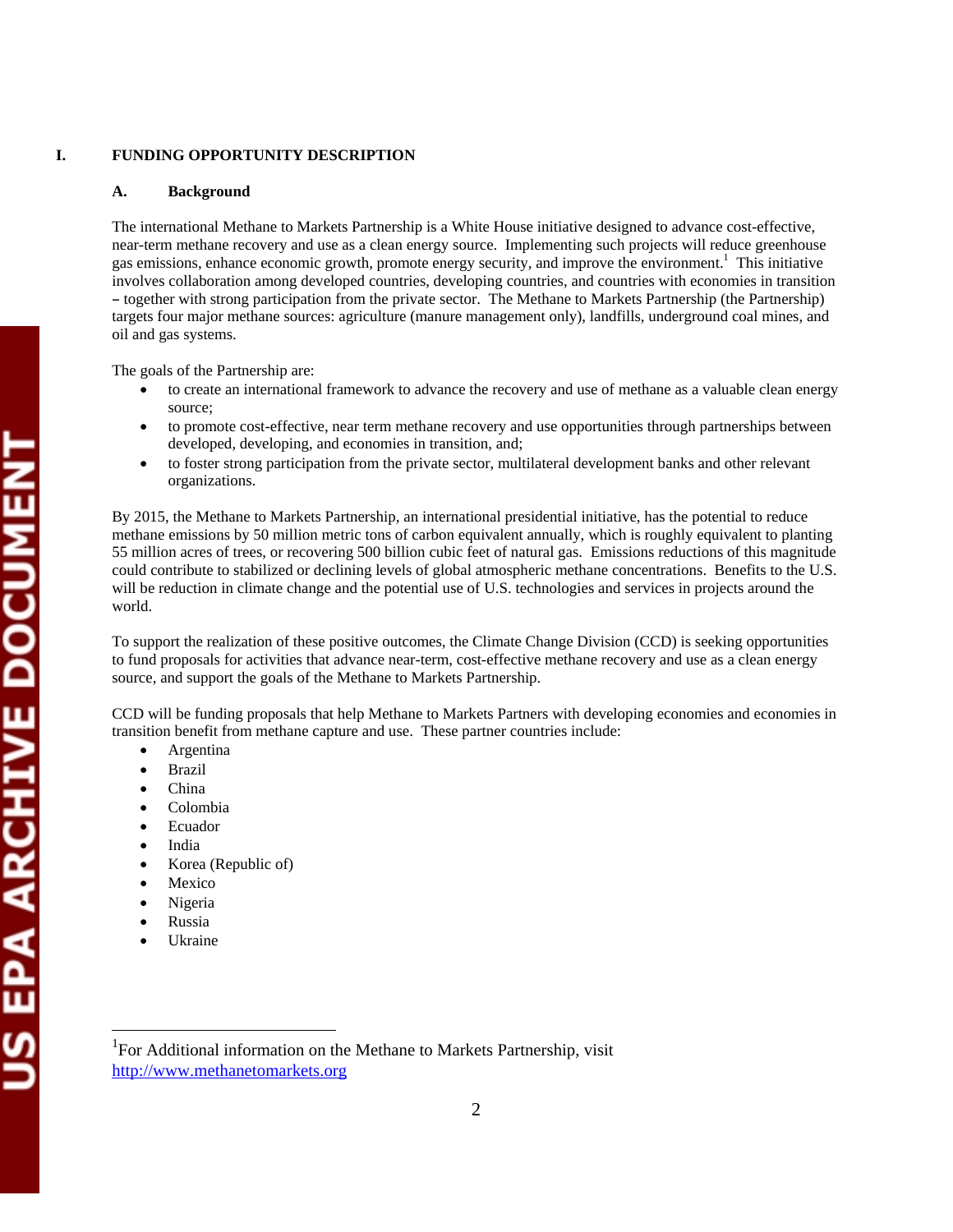• Vietnam

CCD will also consider Regional proposals as long as at least one of the countries listed above are included in the proposed work.

#### **B. Scope of Work**

EPA seeks proposals from eligible entities interested in supporting the goals of the Methane to Markets Partnership. This solicitation is specifically for activities and projects that support methane capture and use projects in Methane to Markets developing countries and countries with economies in transition (EITs) (see list of eligible countries above). Please note however that U.S. entities undertaking activities to support methane projects in these developing countries and EITs are eligible. *Projects and activities focused on promoting methane projects within the U.S. are not within the scope of this RFP and will not be considered. (See Threshold Criteria in Section III.C of this announcement).* Proposals must focus on one or more of the four sources of methane emissions--manure management systems, coal mines, landfills, and oil and gas systems.

Proposed projects relating to these sources of methane emissions may include but are not limited to the following:

- Projects that demonstrate methane capture and use, such as pre-feasibility studies, feasibility studies or technology demonstrations.
- Identifying cost-effective opportunities to recover methane emissions for energy production and potential financing mechanisms to encourage investment.
- Identifying and promoting areas of bilateral, multilateral, and private sector collaboration on methane recovery and use.
- Projects that improve emissions estimates and identify the largest relevant emission sources to facilitate project development.
- Identifying the legal, regulatory, financial or institutional and other conditions necessary to attract investment in international methane recovery and utilization projects.
- Identifying collaborative projects aimed at addressing specific challenges to methane recovery, such as raising awareness in key industries, improving local expertise and knowledge, and demonstrating methane recovery and use technologies and management practices.
- Developing country-wide, sector-specific methane reduction programs.

The Partnership technical subcommittees--underground coal mines, landfills, and oil and gas-- have developed sector-specific Action Plans to identify needs, opportunities and priorities for project development.

The Action Plans are available online at:

Coal Action Plan: www.methanetomarkets.org/resources/coalmines/index.htm Landfill Action Plan: www.methanetomarkets.org/resources/landfills/index.htm Oil and Gas Action Plan: www.methanetomarkets.org/resources/oil-gas/index.htm Agriculture Action Plan: www.methanetomarkets.org/resources/ag/index.htm

In order to be considered, proposals must be consistent with these Action Plans (See Section III.D., Threshold Criteria).

Finally, all proposals must demonstrate the candidate's ability to successfully and cost-effectively develop and implement a project or activity that advances the goals of the Partnership. EPA strongly encourages all interested parties to explore the Partnership web site (http://www.methanetomarkets.org). The EPA voluntary methane programs web site (http://www.epa.gov/methane/voluntary.html) is another source of information about methanerelated activities that EPA supports.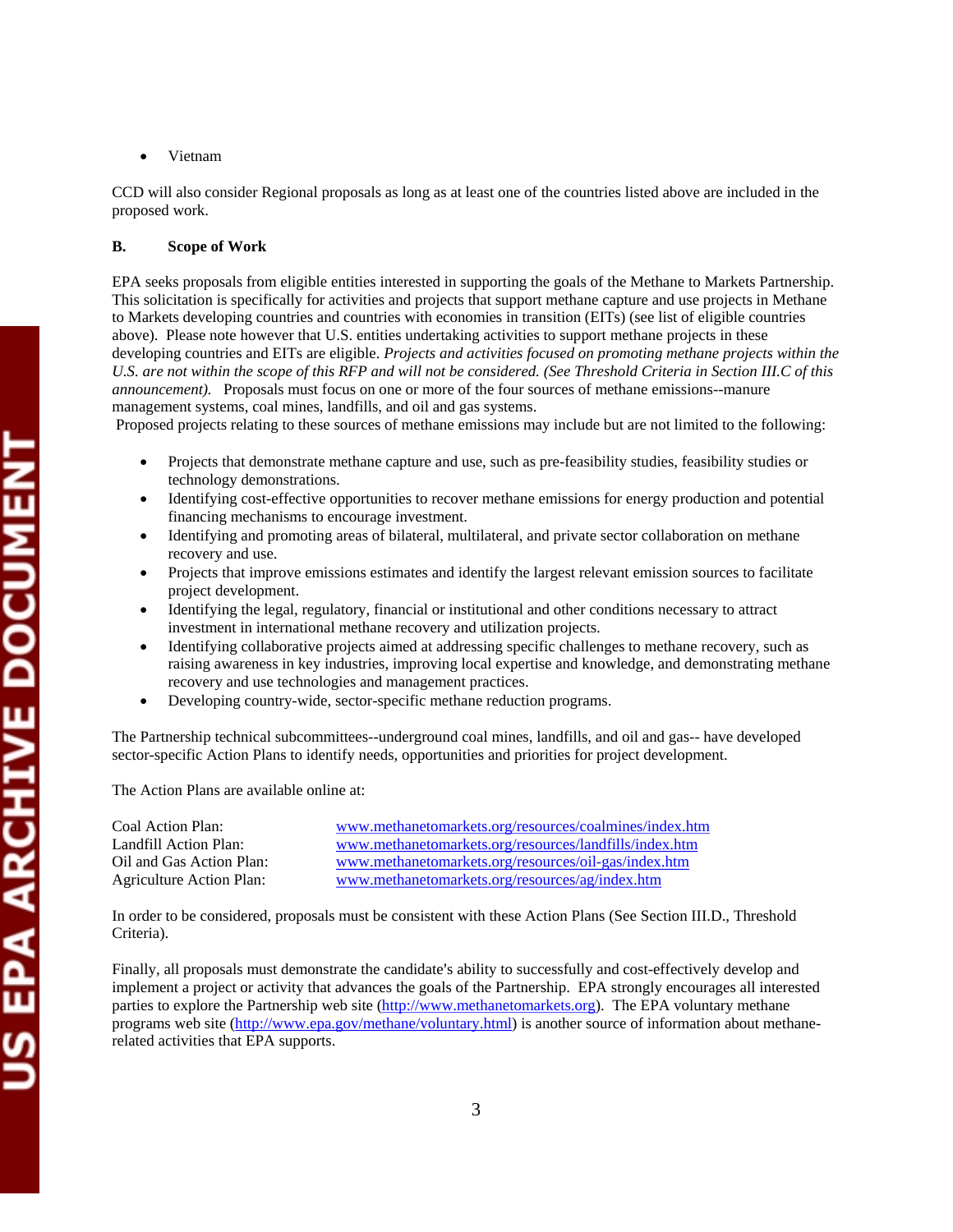# **C. EPA Strategic Plan Linkage and Anticipated Outcomes/Outputs**

# **1. Linkage to EPA Strategic Plan.**

Tasks under this agreement support the EPA Strategic Plan's Goal 1: Clean Air and Global Climate Change. Objective: 1.5 Reduce Greenhouse Gas Intensity

The Climate Change Division (CCD) supports projects that are in line with the goals of the Methane to Markets Partnership. Specifically, CCD supports projects that directly identify, characterize, or implement methane capture and use projects. CCD also supports activities that help overcome barriers that limit investment in projects that reduce methane emissions globally.

**2. Outputs.** The term "output" means an environmental activity, effort, and/or associated work product related to an environmental goal and objective that will be produced or provided over a period of time or by a specified date. Outputs may be quantitative or qualitative but must be measurable during an assistance agreement funding period.

Expected outputs from the projects to be funded under this announcement may include the following, which are consistent with the goals of the Partnership:

- • $\Box$  Technology transfer, training, and/or deployment of technology Technical reports
- 
- • $\Box$  Technical reports<br>• $\Box$  Feasibility and Pro • $\Box$  Feasibility and Pre-feasibility studies<br>• $\Box$  Databases of methane emissions or po
- • $\Box$  Databases of methane emissions or potential sites for projects • $\Box$  Other tools that facilitate projects or provide access to informa
- $\bullet$  Other tools that facilitate projects or provide access to information Information clearing house
- • $\Box$  Information clearing house<br>• $\Box$  Training and/or capacity bu
- • $\Box$  Training and/or capacity building • $\Box$  Study tours
- •<sup>[]</sup> Study tours<br>•<sup>[]</sup> Conferences
- • $\Box$  Conferences
- Project expositions
- •<sup>[]</sup> Workshops<br>•<sup>[]</sup> Improved m
- • $\Box$  Improved methane emissions estimates<br>• $\Box$  Country-wide methane reduction program
- • $\Box$  Country-wide methane reduction programs<br>• $\Box$  Other relevant outputs
- Other relevant outputs

Progress reports and a final report will also be a required output, as specified in Section VI (C) of this announcement, Reporting Requirement.

**3.** Outcomes. The term "outcome" means the result, effect or consequence that will occur from carrying out an environmental program or activity that is related to an environmental or programmatic goal or objective. Outcomes may be environmental, behavioral, health-related, or programmatic in nature, but must be quantitative. They may not necessarily be achievable within an assistance agreement funding period.

Projects to be funded under this announcement are expected to produce at least one, and preferably all, of the following environmental outcomes:

- $\bullet$   $\Box$  Stimulate economic growth
- Increase energy security by reducing waste of a valuable fuel
- $\bullet$  Improve local air quality
- $\bullet$  Improve industrial safety

# **D. Supplementary Information**

The statutory authority for this action is NEPA 102 (2)(F) and Clean Air Act, Section 103(b)(3) which authorizes the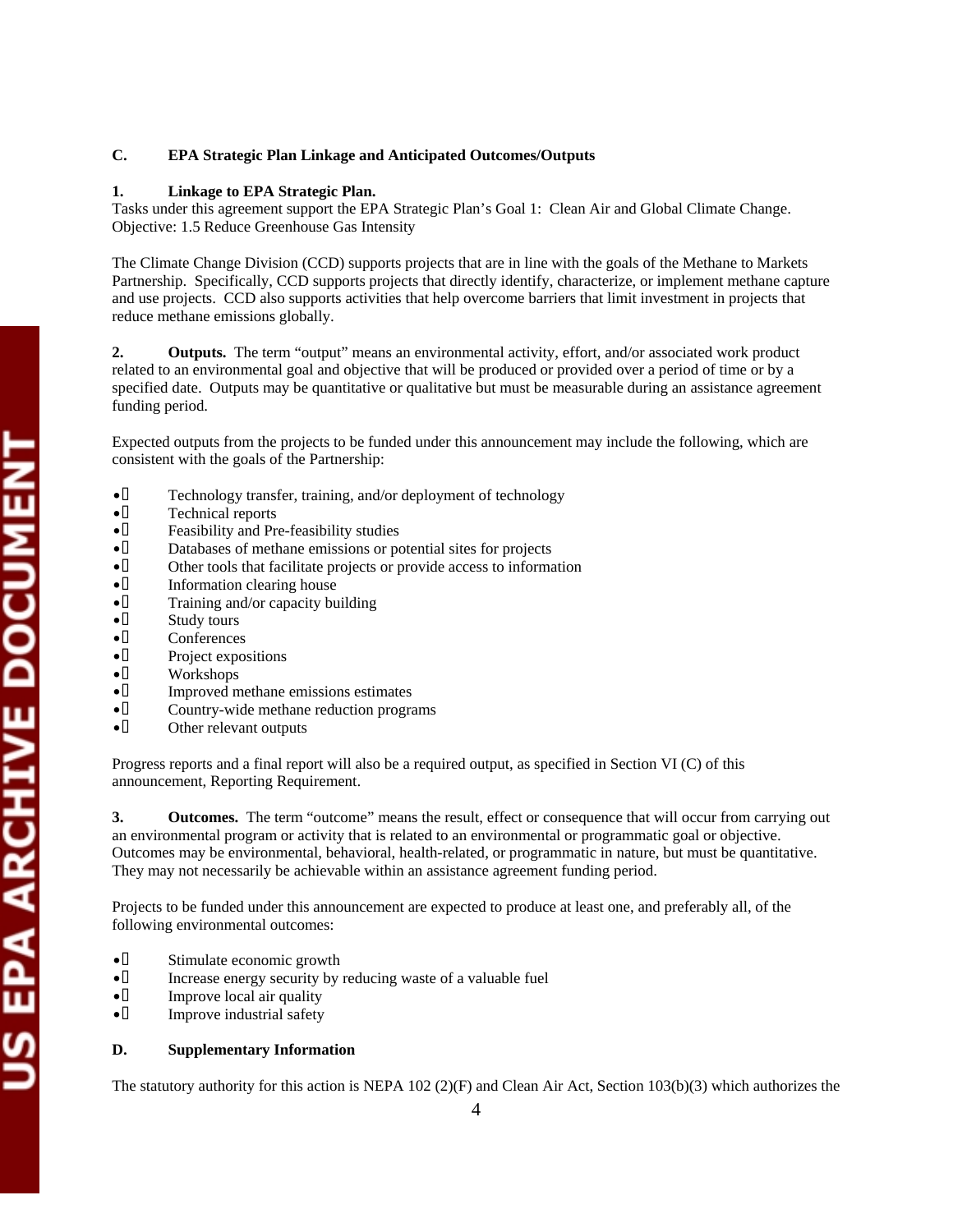award of grants for research, investigations, experiments, demonstrations, surveys, and studies related to activities that improve economic, technical and programmatic understanding of climate change. Such activities include rendering technical services and providing financial assistance; and, conducting and promoting coordination and acceleration of training of individuals and organizations with the goal of promoting methane capture and use.

# **II. AWARD INFORMATION**

# **A. What is the amount of funding available?**

The total estimated funding expected to be available for awards under this competitive opportunity is approximately \$7,000,000.

# **B**. **Partial Funding**.

In appropriate circumstances, EPA reserves the right to partially fund proposals by funding discrete portions or phases of proposed projects. If EPA decides to partially fund a proposal, it will do so in a manner that does not prejudice any applicants or affect the basis upon which the proposal or portion thereof, was evaluated and selected for award, and therefore maintains the integrity of the competition and selection process.

# **C. How many agreements will EPA award in this competition?**

EPA anticipates award of up to approximately 40 cooperative agreements under this announcement ranging in value from approximately \$100,000 to \$700,000, subject to the availability of funds and quality of evaluated proposals. In addition, EPA reserves the right to make additional awards under this announcement, consistent with Agency policy, if additional funding becomes available after the original selections. Any additional selections for awards will be made no later than six months from the date of the original selection date.

# **D. What is the project period for awards resulting from this solicitation?**

The project period for awards resulting from this solicitation will begin in May 2008. Proposed project periods may be up to three years.

# **E. Funding Type**

The funding for selected projects will be in the form of a cooperative agreement. Cooperative agreements permit substantial involvement between the EPA Project Officer and the selected applicants in the performance of the work supported. Although EPA will negotiate precise terms and conditions relating to substantial involvement as part of the award process, the anticipated substantial Federal involvement for this project will be:

- close monitoring of the successful applicant's performance to verify the results proposed by the applicant;
- collaboration during performance of the scope of work;
- in accordance with 40 CFR  $31.36(g)$ , review of proposed procurement;
- approving qualifications of key personnel (EPA will not select employees or contractors employed by the award recipient);
- review and comment on reports prepared under the cooperative agreement (the final decision on the content of reports rests with the recipient);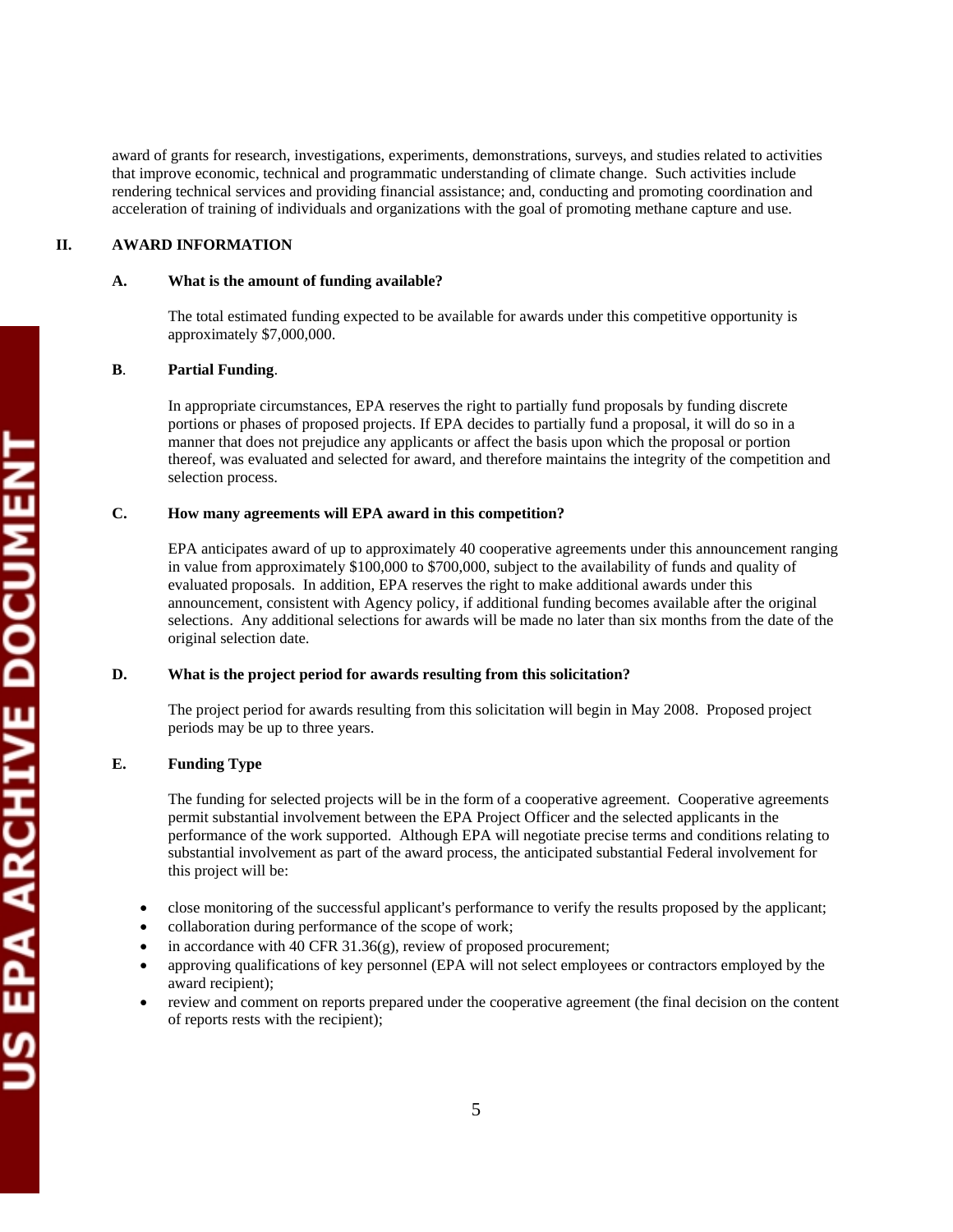#### **III. ELIGIBILITY INFORMATION**

#### **A. Eligible Entities**

Proposals will be accepted from States, local governments, territories, Indian Tribes, and possessions of the U.S., including the District of Columbia, international organizations, public and private universities and colleges, hospitals, laboratories, other public or private non-profit institutions, which submit proposals proposing projects with significant technical merit and relevance to EPA's Office of Air and Radiation's mission.

Non-profit organization, as defined by 2 CFR Part 230, means any corporation, trust, association, cooperative, or other organization which: (1) is operated primarily for scientific, educational, service, charitable, or similar purposes in the public interest; (2) is not organized primarily for profit; and (3) uses its net proceeds to maintain, improve, and/or expand its operations. For this purpose, the term "non-profit organization" excludes (i) colleges and universities; (ii) hospitals; (iii) state, local, and federally-recognized Indian tribal governments; and (iv) those non-profit organizations which are excluded from coverage of this Circular in accordance with paragraph 5 of the Circular.

Non-profit organizations described in Section  $501(c)(4)$  of the Internal Revenue Code that engage in lobbying activities as defined in Section 3 of the Lobbying Disclosure Act of 1995 are not eligible to apply.

## **B. Cost Sharing or Matching**

There is no required cost-share or match for this solicitation. However, applicants can provide voluntary matches as a means to demonstrate their ability to successfully and cost-effectively develop and implement a project or activity that advances the goals of the Partnership. This is reflected under selection criteria number 5 (in Section V). Eligible and allowable voluntary contributions of funds and/or in kind contributions of resources will be treated as cost shares under 40 CFR 30.23.

#### **C. Threshold Criteria**

These are requirements that if not met by the time of proposal submission will result in elimination of the proposal from consideration for funding. Only proposals from eligible entities (see above) that meet all of these criteria will be evaluated against the ranking factors in Section V of this announcement. Applicants deemed ineligible for funding consideration as a result of the threshold eligibility review will be notified within 15 calendar days of the ineligibility determination.

- 1. Proposals to fund projects under this announcement must demonstrate the advancement of nearterm, cost-effective methane recovery and use as a clean energy source and must fall under at least one of the four sources of methane emissions identified in Section I--manure management systems, coal mines, landfills, and oil and gas systems.
- 2. Proposals to fund activities under this solicitation must support methane capture and use projects in developing countries and countries with economies in transition (EITs). U.S. entities, as described in Section A above, undertaking activities to support methane projects in M2M developing countries and EITs (or Regional projects of multiple countries that include at least one M2M country) are eligible to propose under this announcement but projects and activities focused on promoting methane projects within the U.S. are not within the scope of this RFP and will not be considered.
- 3. Proposals to fund projects under this announcement that deal with coal mines, landfills, agricultural manure management, or oil and gas systems must be consistent with the Action Plans for these sources (See Section I).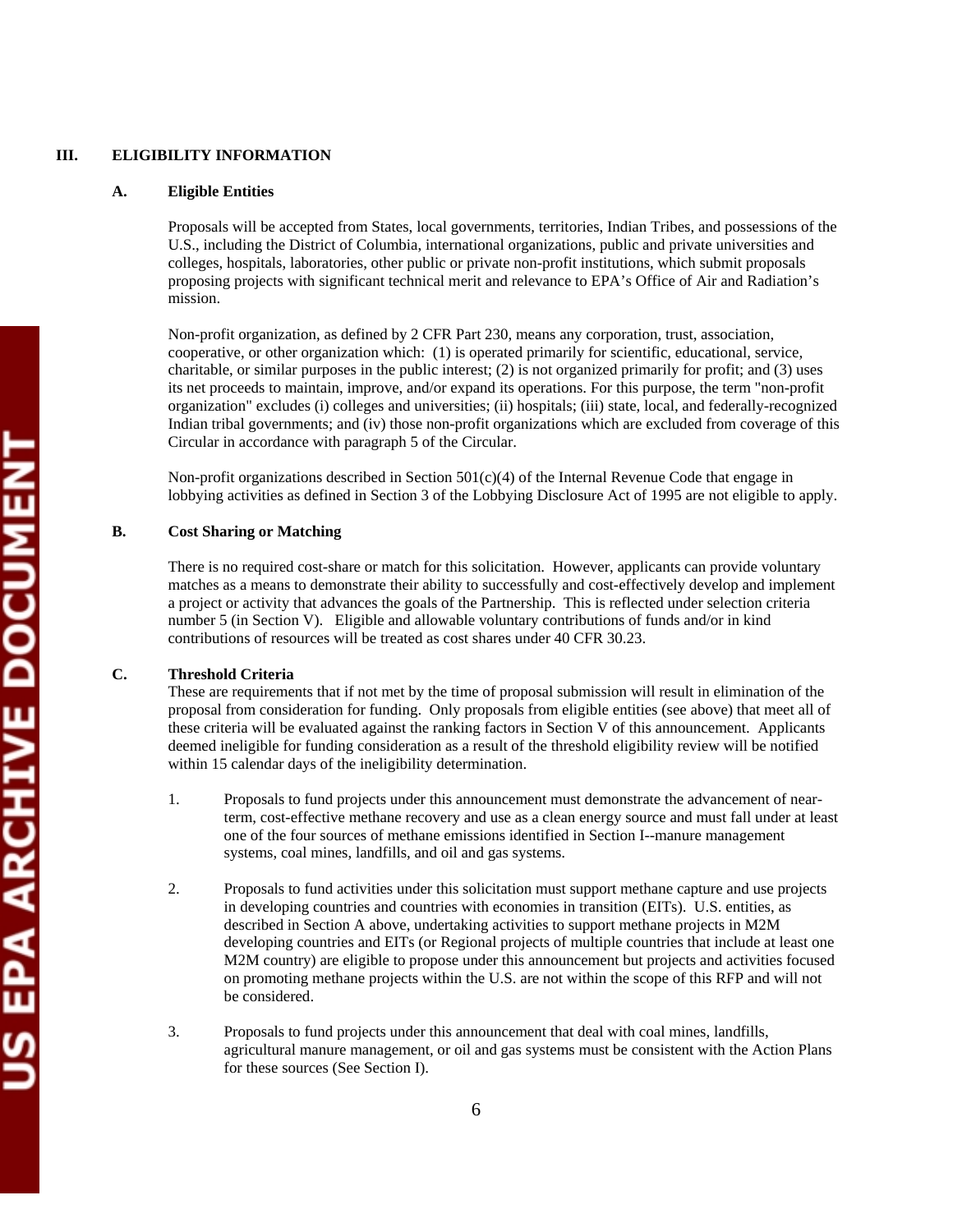4. a. Proposals must substantially comply with the proposal submission instructions and requirements set forth in Section IV of this announcement or else they will be rejected. However, where a page limit is expressed in Section IV with respect to the proposal, pages in excess of the page limitation will not be reviewed.

b. In addition, proposals must be received by the EPA or received through www.grants.gov, as specified in Section IV of this announcement, on or before the proposal submission deadline published in Section IV of this announcement. Applicants are responsible for ensuring that their proposal reaches the designated person/office specified in Section IV of the announcement by the submission deadline.

c. Proposals received after the submission deadline will be considered late and returned to the sender without further consideration unless the applicant can clearly demonstrate that it was late due to EPA mishandling. For hard copy submissions, where Section IV requires proposal receipt by a specific person/office by the submission deadline, receipt by an agency mailroom is not sufficient. Applicants should confirm receipt of their proposal with **Lynda Garland** as soon as possible after the submission deadline—failure to do so may result in your proposal not being reviewed.

# **IV. PROPOSAL AND SUBMISSION INFORMATION**

#### **A. How to Obtain Proposal Package**

EPA encourages applicants to obtain proposal materials and apply electronically through http://www.grants.gov.

Applicants may also download individual grant application forms, or electronically request a paper application package and an accompanying computer CD of information related to applicants/grants recipient roles and responsibilities, from EPA's Grants and Debarment website at: http://www.epa.gov/ogd/grants/how\_to\_apply.htm.

To obtain a paper copy of materials, please send an email or written request to garland.lynda@epa.gov; or request a paper copy of materials by U.S. Postal Service from the following mailing address:

U.S. Environmental Protection Agency, 1200 Pennsylvania Avenue, NW (6207J), Washington, DC 20460

#### **B. Form of Proposal Submission**

Applicants have the option to submit their proposals in *one of three ways*: 1) Hard copy by express delivery service, or Hand Delivery; 2) electronically through the Grants.gov website; or, 3) emailed to "M2M@EPA.GOV". Submittal by standard US mail will not be accepted. All proposals must be prepared, and include the information as described in Section IV.C. below, regardless of mode of transmission.

#### **1. Hard Copy Submission**

Please provide one original of the proposal package (including signed and completed SF 424, and SF 424A forms) and four copies of a complete proposal package--**no binders or spiral binding**- to:

# Hand Delivery or **Express Delivery Address (FedEx, UPS, DHL, etc.)**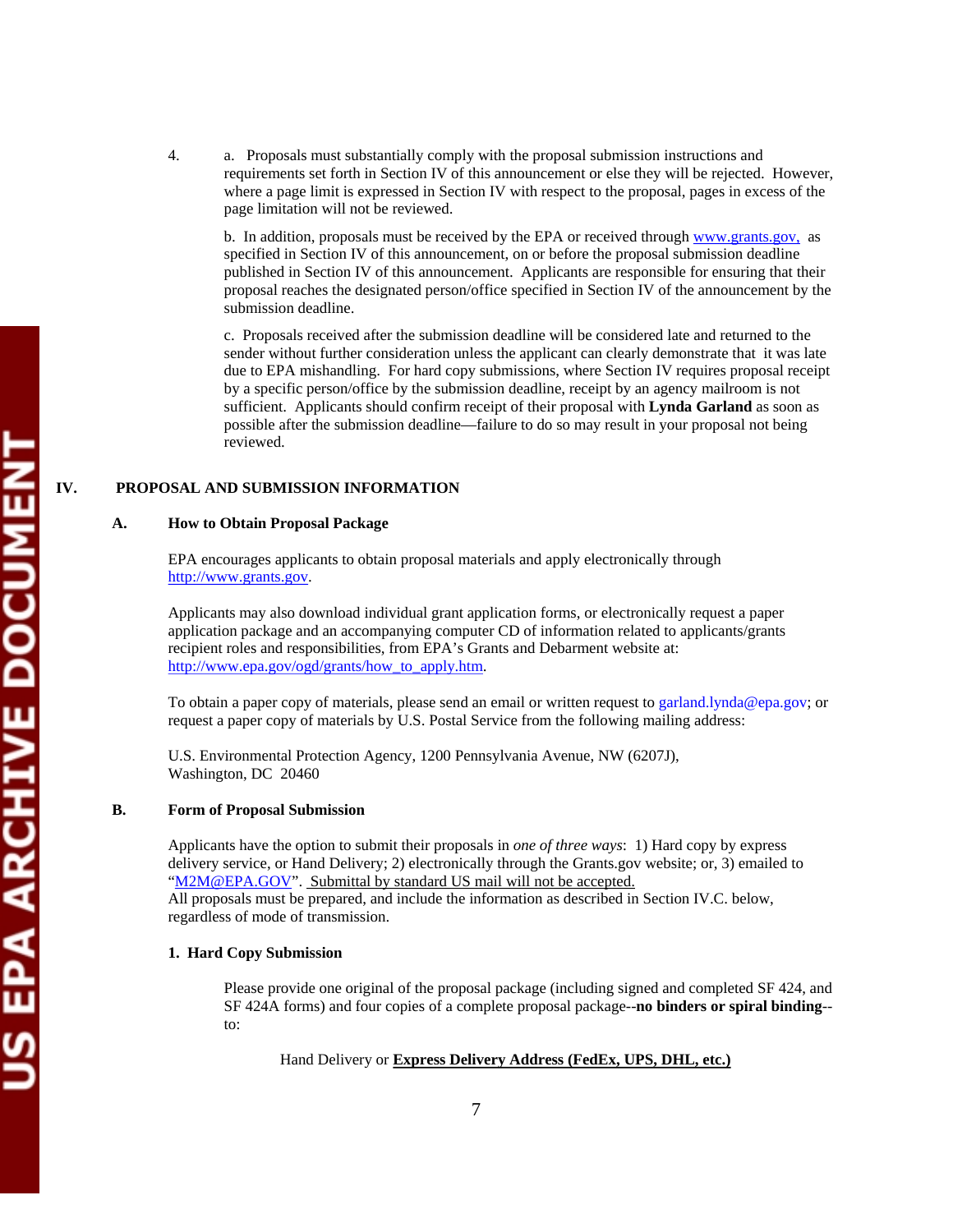U.S. Environmental Protection Agency ATTN: \_Lynda Garland (Mail Code: 6202J) OAR  $8<sup>th</sup>$  Floor, Room 803A 1310 L. Street, NW Washington, DC 20005 Phone: (202) 343-9719

# **Hard Copy Proposal Submission Deadline**

All hard copies of proposal packages must be received in-house by **Lynda Garland** by **Friday, February 22, 2008 at 4:00 p.m., EST.** 

#### **2. Grants.gov Submission**

The electronic submission of your proposal must be made by an official representative of your institution who is registered with Grants.gov and is authorized to sign applications for Federal assistance. For more information, go to http://www.grants.gov and click on "Get Registered" on the left side of the page.

**\*Registration process may take a week or longer to complete***.* If your organization is not currently registered with Grants.gov, please encourage your office to designate an AOR and ask that individual to begin the registration process as soon as possible.

To begin the application process under this grant announcement, go to http://www.grants.gov and click on the "Apply for Grants" tab on the left side of the page. Then click on "Apply Step 1: Download a Grant Application Package and Instructions" to download the PureEdge viewer and obtain the application package for the announcement. To download the PureEdge viewer click on the "PureEdge Viewer" link. Once you have downloaded the viewer, you may retrieve the application package by entering the Funding Opportunity Number, **EPA-OAR-08-01**, or the CFDA number that applies to the announcement (CFDA 66.034), in the appropriate field. You may also be able to access the application package by clicking on the button "Application" at the top right of the synopsis page for this announcement on http://www.grants.gov (to find the synopsis page, go to http://www.grants.gov and click on the "Find Grant Opportunities" button on the left side of the page and then go to Search Opportunities and use the Browse by Agency feature to find EPA opportunities).

#### **ATTENTION – Microsoft Vista and Word 2007 Users**

Please note that Grants.gov does not currently support the new Microsoft Vista Operating system. The PureEdge software used by Grants.gov for forms is not compatible with Vista. Grants.gov will be reviewing this new product to determine if it can be supported in the future.

In addition, the new version of Microsoft Word saves documents with the extension .DOCX. The Grants.gov system does not process Microsoft Word documents with the extension .DOCX. When submitting Microsoft Word attachments to Grants.gov, please use the version of Microsoft Word that ends in .DOC.

If you have any questions regarding this matter please email the Grants.gov Contact Center at support@grants.gov or call 1-800-518-4726.

#### **Grants.gov Proposal Submission Deadline**

Your organization's AOR (Authorized Representative) *must* submit your complete proposal package as described below, electronically to EPA through Grants.gov (http://www.grants.gov) no later than **12:59 p.m. EST on Friday, February 22, 2008.** .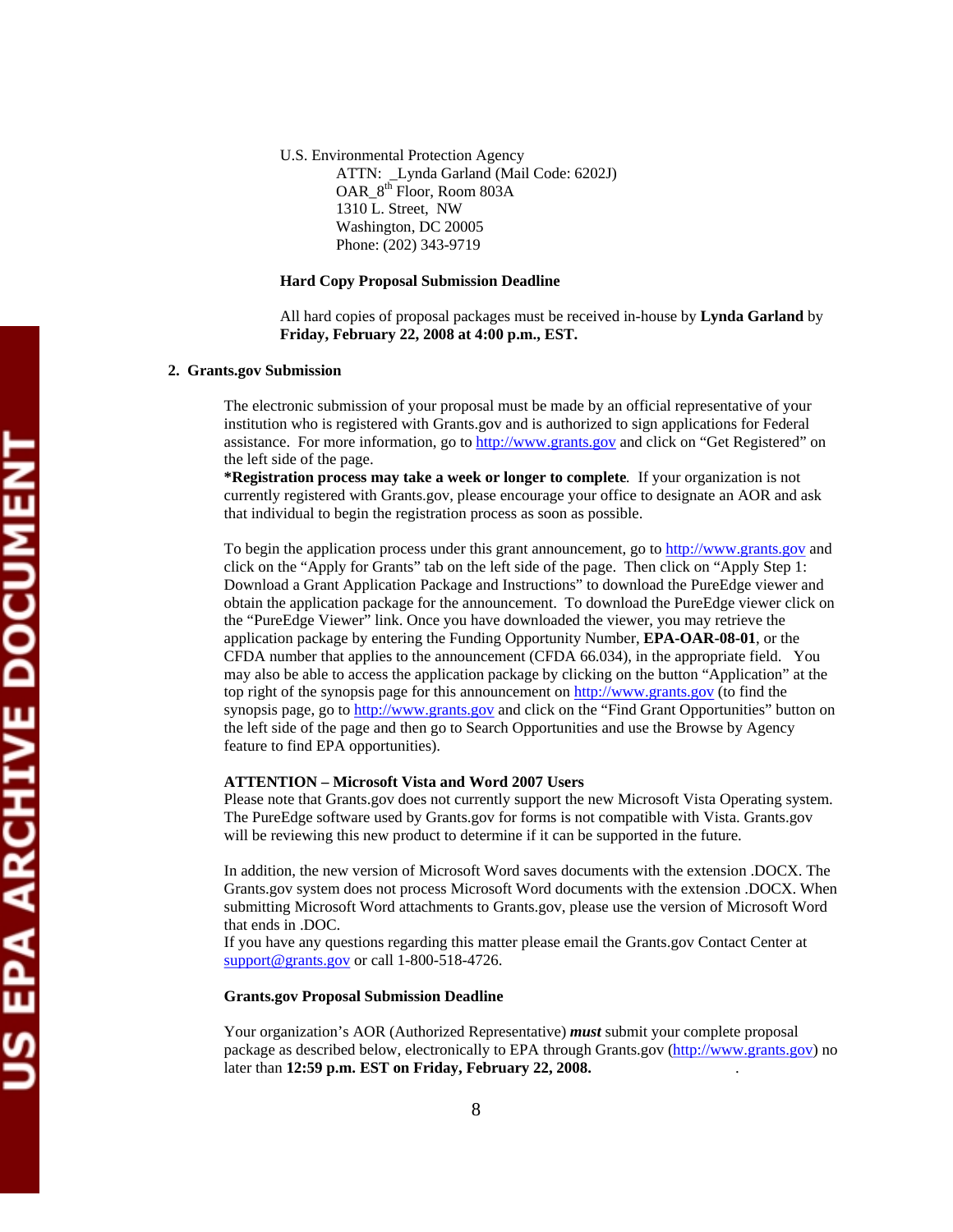#### **Proposal Materials**

#### **The following forms and documents are required to be submitted under this announcement:**

- I. Application for Federal Assistance (SF-424)
- II. Budget Information for Non-Construction Programs (SF-424A) III. Narrative Proposal **( prepared as described in Section IV.C of the**

**announcement)** 

The proposal package *must* include all of the following materials:

## **I. Standard Form (SF) 424, Application for Federal Assistance**  Complete the form. There are no attachments. Please be sure to include organization fax number and email address in Block 5 of the Standard Form SF 424.

Please note that the organizational Dun and Bradstreet (D&B) Data Universal Number System (DUNS) number must be included on the SF-424. Organizations may obtain a DUNS number at no cost by calling the toll-free DUNS number request line at 1-866-705-5711.

## **II. Standard Form SF 424A – Budget Information**:

Complete the form. There are no attachments.

The total amount of federal funding requested for the project period should be shown on line  $5(e)$  and on line  $6(k)$  of SF-424A, the amount of indirect costs should be entered on line 6(j). The indirect cost rate (i.e., a percentage), the base (e.g., personnel costs and fringe benefits), and the amount should also be indicated on line 22.

**\*Selected applicant(s) will need to submit a copy of their current indirect cost rate that has been negotiated with a federal cognizant agency during application phase.** 

#### **III. Narrative Proposal**

*The document should be readable in PDF, MS Word or Word Perfect WP6/7/8 for Windows and consolidated into a single file and be prepared in accordance with Section IV c of the announcement.* 

**\*\*Documents I through III** listed under Proposal Materials above should appear in the "Mandatory Documents" box on the www.grants.gov Grant Application Package page.

For documents I and II, click on the appropriate form and then click "Open Form" below the box. The fields that must be completed will be highlighted in yellow. Optional fields and completed fields will be displayed in white. If you enter an invalid response or incomplete information in a field, you will receive an error message. When you have finished filling out each form, click "Save." When you return to the electronic Grant Application Package page, click on the form you just completed, and then click on the box that says, "Move Form to Submission List." This action will move the document over to the box that says, "Mandatory Completed Documents for Submission."

For document number III, the Narrative Proposal, you will need to attach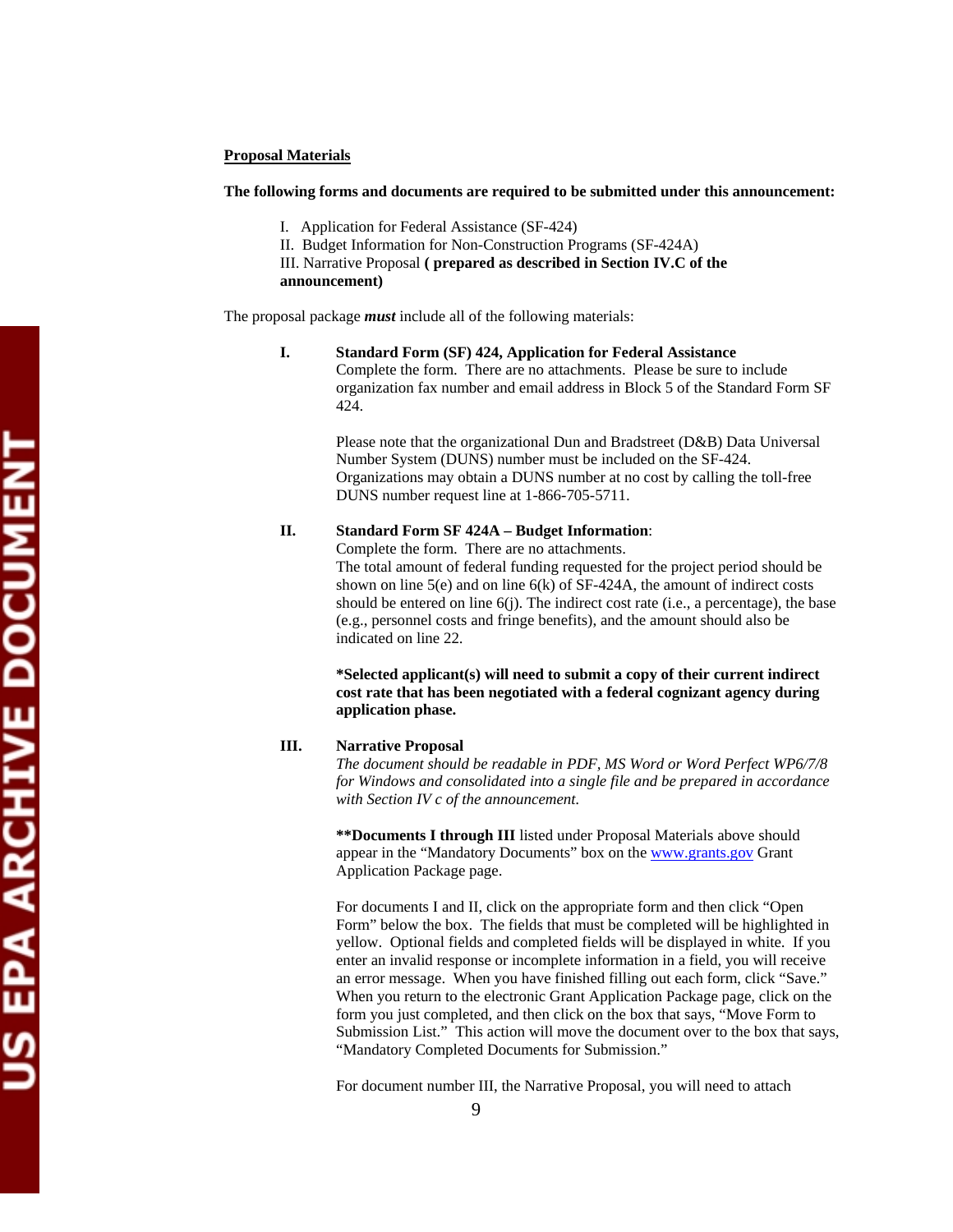electronic files. Prepare your narrative proposal as described above in Section IV.C. of this announcement and save the document to your computer as an MS Word, PDF or WordPerfect file. When you are ready to attach your proposal to the application package, click on "Project Narrative Attachment Form," and open the form. Click "Add Mandatory Project Narrative File," and then attach your proposal narrative (previously saved to your computer) using the browse window that appears. You may then click "View Mandatory Project Narrative File" to view it. Enter a brief descriptive title of your project in the space beside "Mandatory Project Narrative File Filename;" the file name should be no more than 40 characters long. If there other attachments that you would like to submit to accompany your proposal, you may click "Add Optional Project Narrative File" and proceed as before. When you have finished attaching the necessary documents, click "Close Form." When you return to the "Grant Application Package" page, select the "Project Narrative Attachment Form" and click "Move Form to Submission List." The form should now appear in the box that says, "Mandatory Completed Documents for Submission."

Once your proposal package has been completed and saved, send it to your Authorized Representative (AOR) for submission to U.S. EPA through www.grants.gov. Please advise your AOR to close all other software programs before attempting to submit the application package through grants.gov.

In the "Application Filing Name" box, your AOR should enter your organization's name (abbreviate where possible), the fiscal year (e.g., FY08), and the grant category (e.g., Assoc Prog Supp). The filing name should not exceed 40 characters. From the "Grant Application Package" page, your AOR may submit the application package by clicking the "Submit" button that appears at the top of the page. The AOR will then be asked to verify the agency and funding opportunity number for which the application package is being submitted. If problems are encountered during the submission process, the AOR should reboot his/her computer before trying to submit the application package again. [It may be necessary to turn off the computer (not just restart it) before attempting to submit the package again.] **If the AOR continues to experience submission problems, he/she may contact grants.gov for assistance by phone at 1-800-518-4726** or email at http://www.grants.gov/help/help.jsp or contact Henry Ferland at (202) 343-9330 or ferland.henry@epa.gov Proposal packages submitted thru grants.gov will be time/date stamped electronically.

#### **3. Email Submission**

For those applicants that want to propose electronically but who may have difficulties using grants.gov to submit their proposal packages, EPA is allowing for submission of proposal packages under this announcement via email to M2M@epa.gov. Email proposal packages MUST BE COMPLETE, and include ALL DOCUMENTS as required in Section IV.C of this announcement. These documents include the narrative proposal, SF 424A and SF 424. Incomplete email submissions may be ineligible for further consideration.

Email submissions are not considered received and complete until you have received an email confirmation receipt from M2M@epa.gov.

The deadline for receipt by EPA of proposals sent by email for this solicitation is **4 p.m. EST, February 22, 2008.**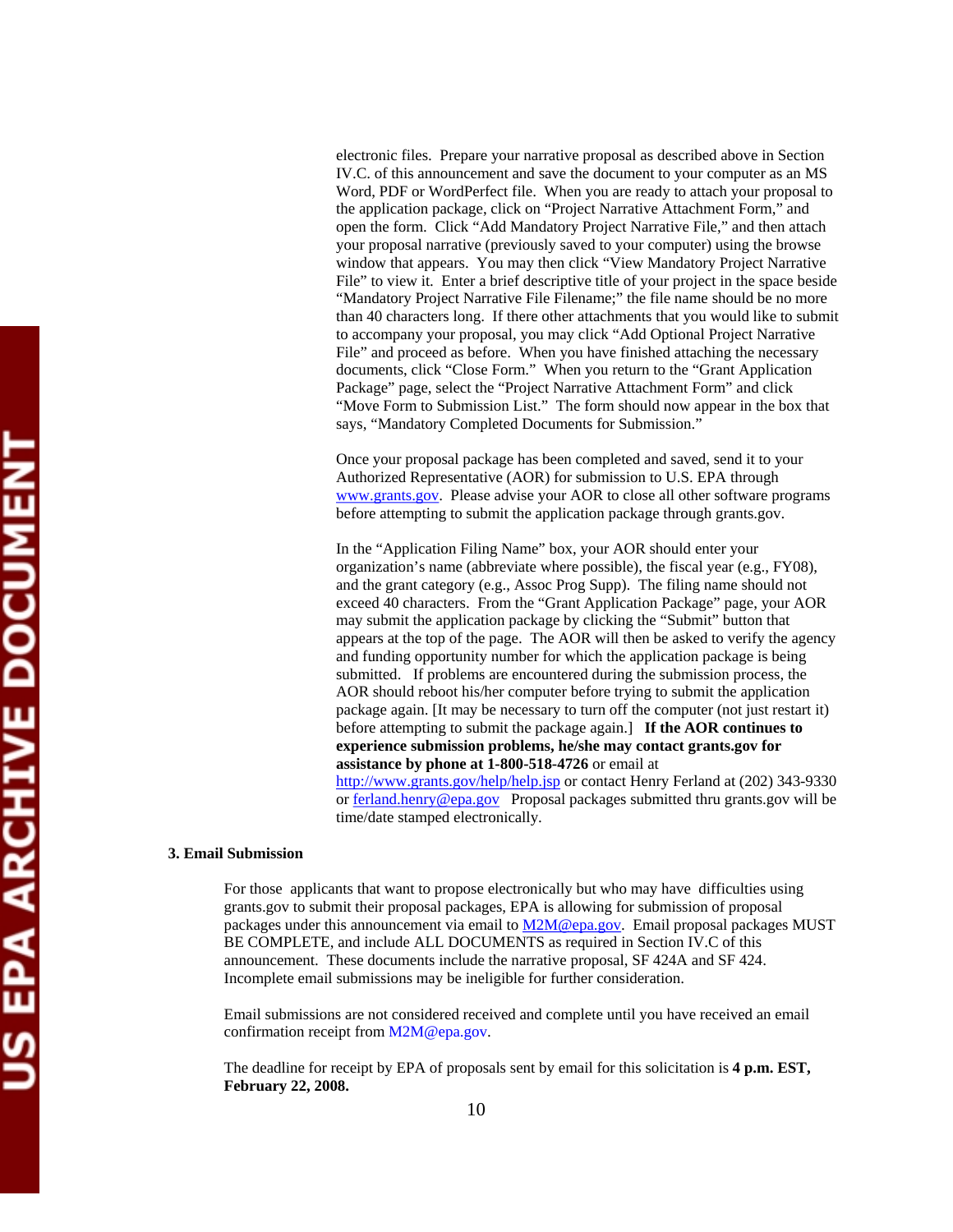#### **C. Content of Proposal Submission**

All proposal submissions, regardless of mode of transmission, must contain a completed and signed SF-424, Application for Federal Assistance, a completed SF-424A, Budget Information—Non-Construction Programs, and a Narrative Proposal as described below.

### **Narrative Proposal**

The Narrative Proposal (including sections 1-3 below) **cannot** exceed a maximum of 20 single-spaced typewritten pages, including the Summary Page. Pages in excess of 20 will not be considered. Supporting materials, such as resumes and letters of support, can be submitted as attachments and are not included in the 20-page limit

#### **1. Summary Page**

a. Project Title

b. Applicant Information. Include applicant (organization) name, address, contact person, phone number, fax and e-mail address.

c. Funding Requested. Specify the amount you are requesting from EPA.

d. Total Project Cost. Specify total cost of the project. Identify funding from other sources, including cost share or in-kind resources.

e. Project period. Provide beginning and ending dates (for planning purposes, applicants should assume a project start date of April 2008).

#### **2. Narrative Work Plan**

#### **\*\*The Narrative must explicitly describe how the proposed project meets the guidelines established in Sections I-III (including the threshold eligibility criteria in Section III.C) of this announcement, and address each of the evaluation criteria set forth in Section V.**

- **a. Project Summary/Approach:** The summary shall contain the following components:
	- i. Detailed project summary, description of specific actions and methods to be undertaken and the responsible institutions, including estimated time line for each task.
	- ii. Description of the associated work products to be developed.
	- iii. Explanation of project benefits to the public, and specifically the potential audience(s) served.
	- iv. Description of the roles of the applicant and partners, if any.
	- v. Description of the applicant's organization and experience related to the proposed project.
	- vi. Description of staff expertise/qualifications, staff knowledge, and resources or the ability to obtain them, to successfully achieve the goals of the proposed project.
	- vii. Budget and estimated funding amounts for each work component/task. This section provides an opportunity for narrative description of the budget or aspects of the budget found in the SF-424A such as "other" and "contractual."
	- viii. A commitment to develop a project website in English that tracks project developments and outputs through the lifetime of the project.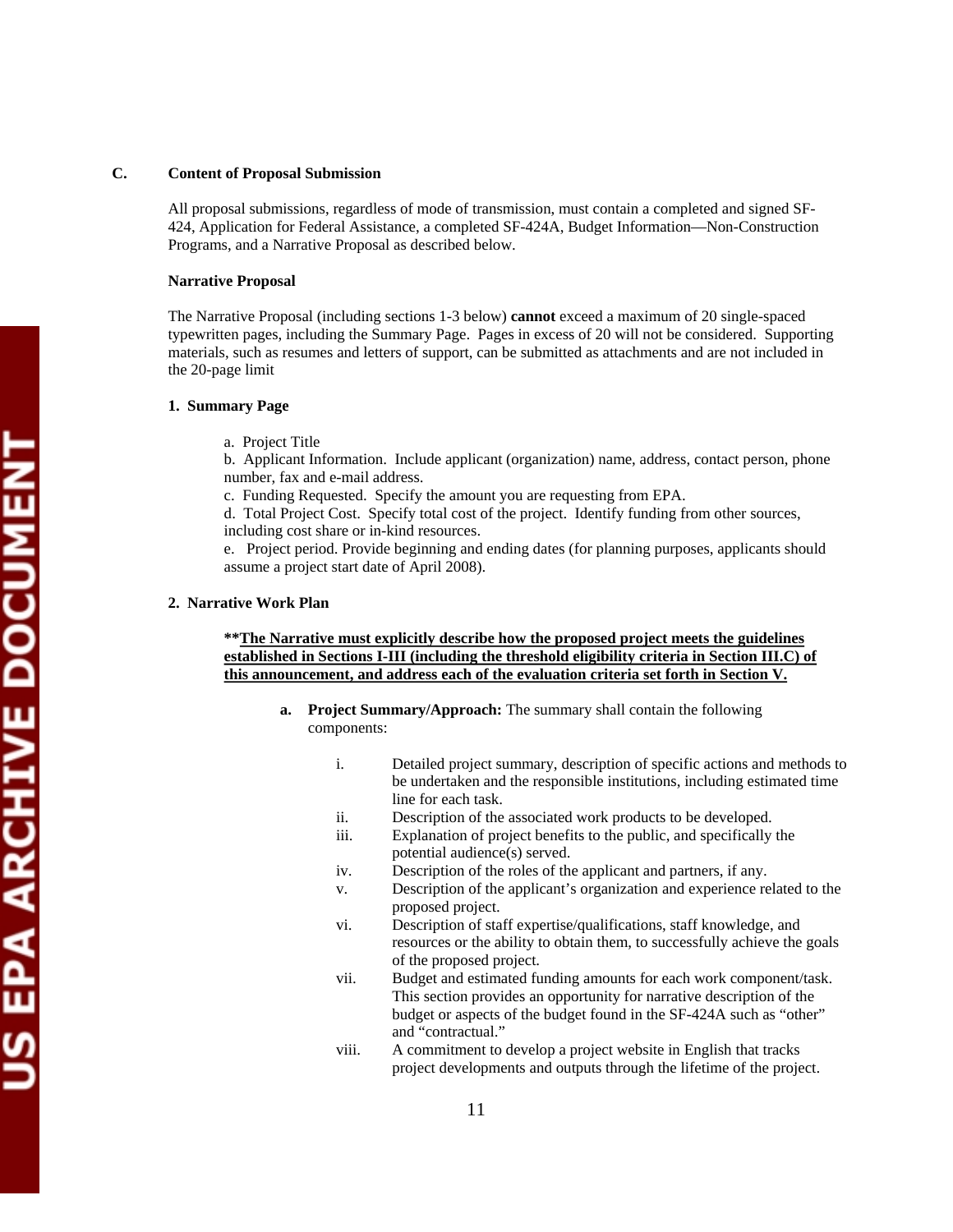ix. A commitment to enter the project into the Methane to Markets project database at: <www.methanetomarkets.gov/projects/index> and to keep this information up to date with the project website.

#### **b. Environmental Results—Outcomes and Outputs:**

Identify the expected quantitative and qualitative outcomes of the project (See Section I), including what measurements will be used to track your progress towards achieving the outcomes and how the results of the project will be evaluated. The preferred metric for measuring quantitative results is in estimated annual ghg reductions due to the project activities in *metric tons carbon dioxide equivalent* (MTCO2e). Identify the expected project outputs and how progress towards achieving the outputs, consistent with the goals of the Methane to Markets Partnership, will be tracked and measured.

#### **c. Past Performance**

**i. Programmatic Capability:** Submit a list of federally and/or foreign equivalent funded assistance agreements (an assistance agreement is a grant or cooperative agreement and not a federally and/or foreign equivalent contract) similar in size, scope and relevance to the proposed project that your organization performed within the last three years (no more than 5 agreements, and preferably EPA agreements) and describe (i) whether, and how, you were able to successfully complete and manage those agreements and (ii) your history of meeting the reporting requirements under those agreements including submitting acceptable final technical reports or the equivalent. In evaluating applicants under these factors in Section V, EPA will consider the information provided by the applicant and may also consider relevant information from other sources, including information from EPA files and from current and prior Federal agency grantors (e.g., to verify and/or supplement the information provided by the applicant) or the equivalent. If you do not have any relevant or available past performance or reporting information, please indicate this in the proposal and you will receive a neutral score for this factor under Section V.

**ii. Reporting on Environmental Results--Outcomes and Outputs:** Submit a list of federally and/or foreign equivalent funded assistance agreements (an assistance agreement is a grant or cooperative agreement and not a federally and/or foreign equivalent contract) that your organization performed within the last three years (no more than 5 agreements, and preferably EPA agreements), and describe how you documented and/or reported on whether you were making progress towards achieving the expected results (e.g., outputs and outcomes) under those agreements. If you were not making progress, please indicate whether, and how, you documented why not. In evaluating applicants under this factor in Section V, EPA will consider the information provided by the applicant and may also consider relevant information from other sources, including information from EPA files and from current and prior Federal agency grantors (e.g., to verify and/or supplement the information provided by the applicant). If you do not have any relevant or available environmental results past performance information, please indicate this in the proposal and you will receive a neutral score for this factor under Section V.

## **3. Detailed Budget Narrative**

In addition to the SF 424A, please provide specified total costs of the project.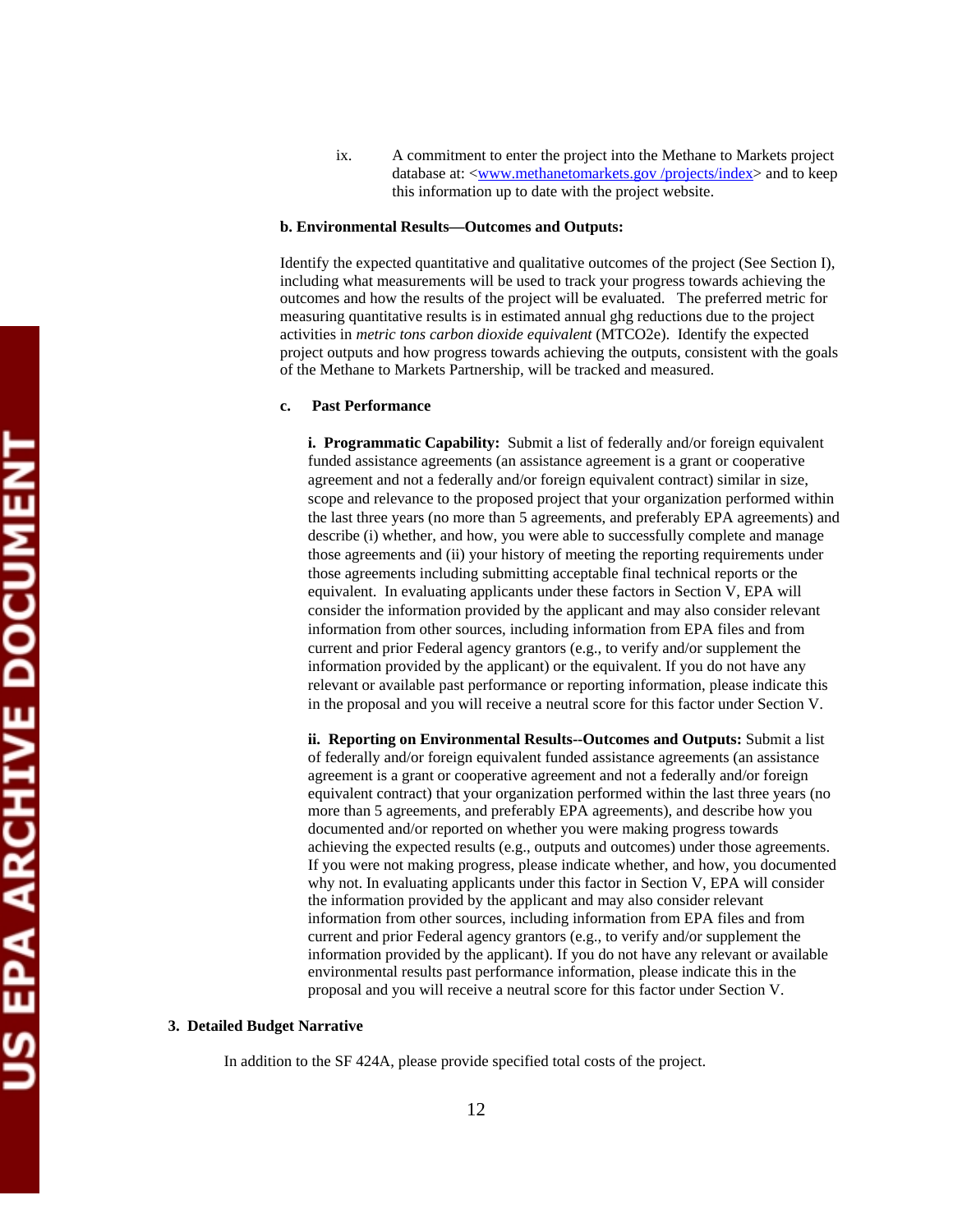Management Fees: When formulating budgets for proposals/applications, applicants must not include management fees or similar charges in excess of the direct costs and indirect costs at the rate approved by the applicants cognizant audit agency, or at the rate provided for by the terms of the agreement negotiated with EPA. The term "management fees or similar charges" refers to expenses added to the direct costs in order to accumulate and reserve funds for ongoing business expenses, unforeseen liabilities, or for other similar costs that are not allowable under EPA assistance agreements. Management fees or similar charges may not be used to improve or expand the project funded under this agreement, except to the extent authorized as a direct cost of carrying out the scope of work.

## **4. Attachments**. These are not included in the 20-page limit.

**a. Resumes.** Provide resumes or curriculum vitae for all principal investigators and any other key personnel.

**b. Support Letters.** Specifically indicate how the supporting organization will assist in the project and in the case of work with a specific foreign government entity, include support letters from relevant government agencies.

# **D. Can funding be used for the applicant to make subawards, acquire contract services or fund partnerships?**

EPA awards funds to one eligible applicant as the recipient even if other eligible applicants are named as partners or co-applicants or members of a coalition or consortium. The recipient is accountable to EPA for the proper expenditure of funds.

Funding may be used to provide subgrants or subawards of financial assistance, which includes using subawards or subgrants to fund partnerships, provided the recipient complies with applicable requirements for subawards or subgrants including those contained in 40 CFR Parts 30 or 31, as appropriate. Applicants must compete contracts for services and products, including consultant contracts, and conduct cost and price analyses to the extent required by the procurement provisions of the regulations at 40 CFR Parts 30 or 31, as appropriate. The regulations also contain limitations on consultant compensation. Applicants are not required to identify subawardees/subgrantees and/or contractors (including consultants) in their proposal/application. However, if they do, the fact that an applicant selected for award has named a specific subawardee/subgrantee, contractor, or consultant in the proposal/application EPA selects for funding does not relieve the applicant of its obligations to comply with subaward/subgrant and/or competitive procurement requirements as appropriate. Please note that applicants may not award sole source contracts to consulting, engineering or other firms assisting applicants with the proposal solely based on the firm's role in preparing the proposal/application.

Successful applicants cannot use subgrants or subawards to avoid requirements in EPA grant regulations for competitive procurement by using these instruments to acquire commercial services or products from for-profit organizations to carry out its assistance agreement. The nature of the transaction between the recipient and the subawardee or subgrantee must be consistent with the standards for distinguishing between vendor transactions and subrecipient assistance under Subpart B Section .210 of OMB Circular A-133 , and the definitions of subaward at 40 CFR 30.2(ff) or subgrant at 40 CFR 31.3, as applicable. EPA will not be a party to these transactions. Applicants acquiring commercial goods or services must comply with the competitive procurement standards in 40 CFR Part 30 or 40 CFR Part 31.36 and cannot use a subaward/subgrant as the funding mechanism.

#### **E. How will an applicant's proposed subawardees/subgrantees and contractors be considered during the evaluation process described in Section V of the announcement?**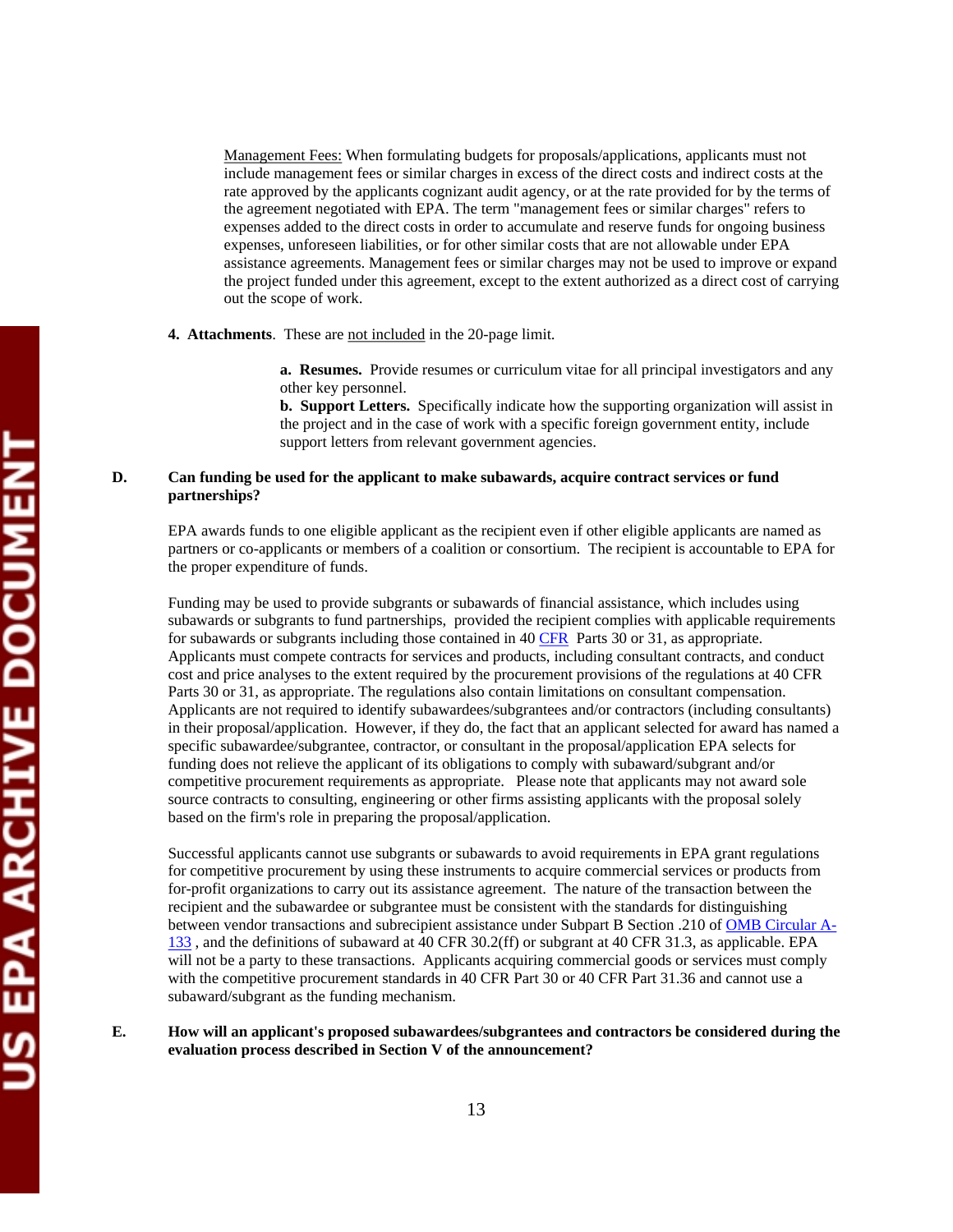Section V of the announcement describes the evaluation criteria and evaluation process that will be used by EPA to make selections under this announcement. During this evaluation, except for those criteria that relate to the applicant's own qualifications, past performance, and reporting history, the review panel will consider, if appropriate and relevant, the qualifications, expertise, and experience of:

(i) an applicant's named subawardees/subgrantees identified in the proposal/application if the applicant demonstrates in the proposal/application that if it receives an award that the subaward/subgrant will be properly awarded consistent with the applicable regulations in 40 CFR Parts 30 or 31. For example, applicants must not use subawards/subgrants to obtain commercial services or products from for profit firms or individual consultants.

(ii) an applicant's named contractor(s), including consultants, identified in the proposal/application if the applicant demonstrates in its proposal/application that the contractor(s) was selected in compliance with the competitive Procurement Standards in 40 CFR Part 30 or 40 CFR 31.36 as appropriate. For example, an applicant must demonstrate that it selected the contractor(s) competitively or that a proper non-competitive sole-source award consistent with the regulations will be made to the contractor(s), that efforts were made to provide small and disadvantaged businesses with opportunities to compete, and that some form of cost or price analysis was conducted. EPA may not accept sole source justifications for contracts for services or products that are otherwise readily available in the commercial marketplace.

EPA will not consider the qualifications, experience, and expertise of named subawardees/subgrantees and/or named contractor(s) during the proposal/application evaluation process unless the applicant complies with these requirements.

## **F. Submission Dates and Times**

The deadline for receipt of hard copy proposal packages is **Friday, February 22nd,2008 at 4:00 p.m., EST.** All electronic (emailed) and hard copies of proposal packages must be received by Lynda Garland by **4:00 p.m., EST on February 22, 2008** in order to be considered for funding. Proposals submitted electronically via Grants.gov must be received by **grants.gov by 11:59 p.m., EST on February 22, 2008**. Proposals received after the closing date and time will not be considered for funding.

Final (full) grant applications will be requested only from those eligible entities whose proposals have been tentatively selected for award. Additional instructions for final application packages will be provided when the applicant is notified of the tentative selection.

#### **G. Confidential Business Information**

In accordance with 40 CFR 2.203, applicants may claim all or a portion of their proposal/application as confidential business information. EPA will evaluate confidential claims in accordance with 40 CFR Part 2. Applicants must clearly mark proposals/applications or portions thereof that they claim as confidential. If no claim of confidentiality is made, EPA is not required to make the inquiry to the applicant otherwise required by 40 CFR 2.204 (c)(2) prior to disclosure. Note that under Public Law No. 105-277, data produced under an award is subject to the Freedom of Information Act.

# **H. Pre-Proposal Assistance and Communications**

Consistent with EPA's Assistance Agreement Competition Policy (EPA Order 5700.5A1), EPA's Methane to Markets Partnership staff are available to provide appropriate pre-proposal assistance to potential applicants interested in competing for this assistance agreement. The assistance may include helping potential applicants determine whether the applicant itself or the applicant's proposed project is eligible for funding, answering questions from potential applicants about administrative issues relating to the submission of a proposal, and responding to requests for clarification of the announcement.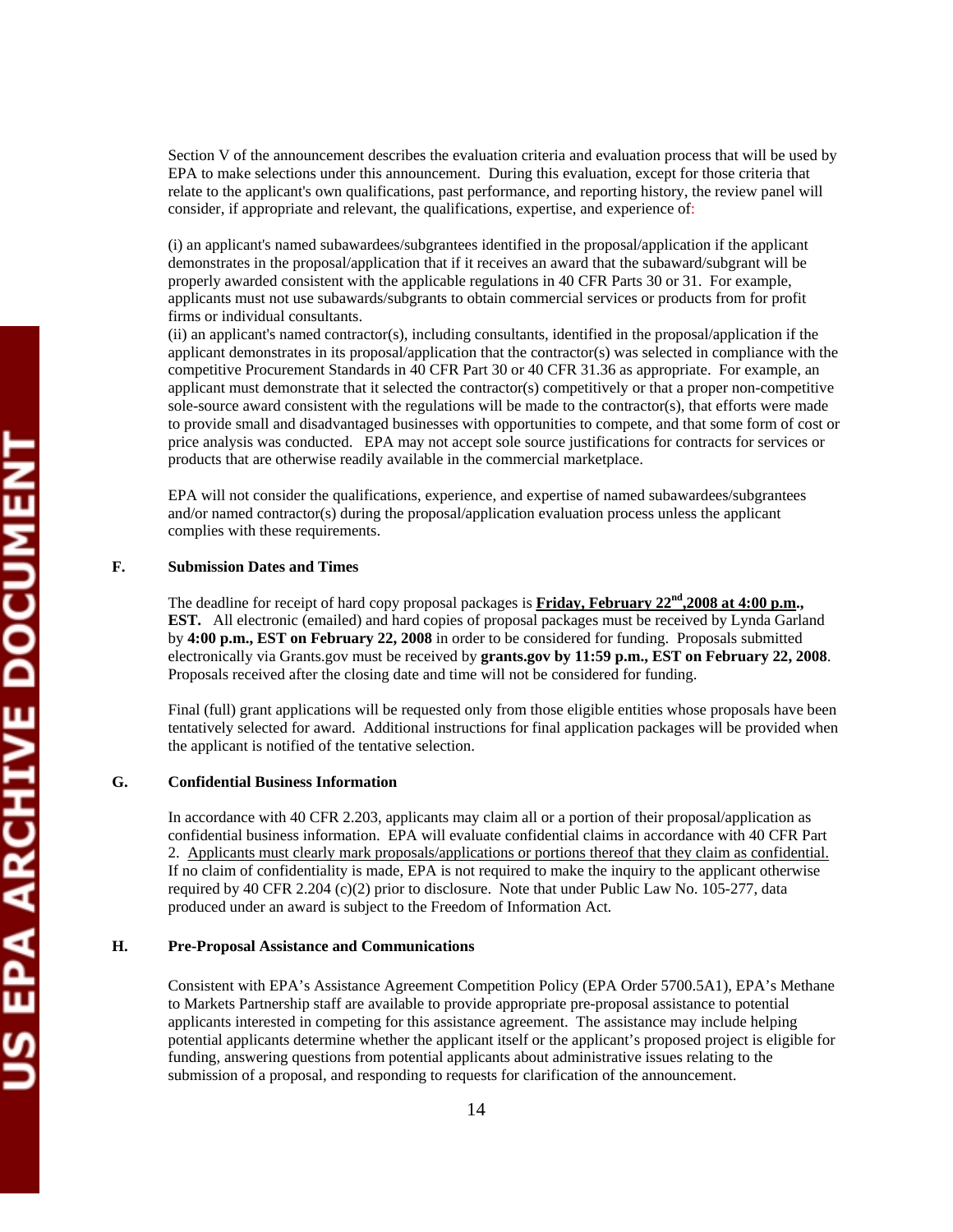Potential applicants may contact the following experts by phone or email to obtain such pre-proposal assistance:

Landfills: Brian Guzzone, (202) 343-9248, guzzone.brian@epa.gov Animal Waste Management: Kurt Roos, (202) 343-9041, roos.kurt@epa.gov Coal Mines: Pamela Franklin, (202) 343-9896, franklin.pamela@epa.gov Oil and Gas Systems: Roger Fernandez, (202) 343-9386, Fernandez.roger@epa.gov Overarching M2M Projects: Henry Ferland, (202) 343-9330, ferland.henry@epa.gov

# **Methane to Markets Staff will not discuss draft proposals, provide informal comments on draft proposals, or provide advice to potential applicants on how to respond to the RFP.**

Potential applicants are responsible for the content of their proposal, and for ensuring that their proposal is submitted as specified in Section IV of the announcement. Receiving information from EPA does not guarantee funding.

# **V. PROPOSAL REVIEW INFORMATION**

Only those proposals that meet the threshold criteria in section III will be evaluated according to the criteria set forth below. Applicants should directly and explicitly address these criteria as part of their proposal submittal. Each proposal will be rated under a points system, with a total of 100 points possible.

#### **A. Evaluation Criteria**

| <b>Criteria</b>                                                                                            | <b>Points</b> |
|------------------------------------------------------------------------------------------------------------|---------------|
| 1. Project Summary/Approach: Under this criterion, the Agency will evaluate the following                  |               |
| factors: (i) (13 pts) the extent and quality to which the narrative proposal includes a well-              |               |
| conceived strategy for addressing all of the requirements in <b>Section I, Part B (Scope of Work)</b>      | 35            |
| and Part C (EPA Strategic Plan Linkage and Anticipated Outcomes/Outputs), (ii) (12 pts)                    |               |
| the extent and quality to which the proposal's goals are realistic and will be actually                    |               |
| implemented by project end, (iii) (4 pts) whether the proposal sets forth a reasonable time                |               |
| schedule for the execution of the tasks associated with the project(s), $(iv)$ (6 pts) whether the         |               |
| proposal includes a commitment to develop a project website and to utilize the Methane to                  |               |
| Markets project database to track project progress.                                                        |               |
| 2. Environmental Results—Outcomes and Outputs: (15 Pts) Extent and quality to which the                    |               |
| proposal describes the evaluative component of the project, including how the applicant's                  |               |
| success in achieving the expected project outcomes and outputs, including those identified in              | 20            |
| <b>Section I</b> , will be tracked and measured and, (5 Pts) whether the results are estimated in terms of |               |
| metric tons carbon dioxide equivalent (MTCO2e).                                                            |               |
| 3. Past Performance--Programmatic Capability and Reporting on Environmental Results:                       |               |
| Under this criterion, the Agency will evaluate the applicant's <b>technical ability</b> to successfully    |               |
| complete and manage the proposed project taking into account the applicants: $(i)$ (7 pts) past            |               |
| performance in successfully completing and managing federally and/or foreign equivalent funded             |               |
| assistance agreements (assistance agreements include federally and/or foreign equivalent grants            |               |
| and cooperative agreements but not federally and/or foreign equivalent contracts) similar in size,         |               |
| scope, and relevance to the proposed project performed within the last 3 years, (ii) (7 pts) history       |               |
| of meeting reporting requirements under federally and/or foreign equivalent funded assistance              |               |
| agreements (assistance agreements include federally and/or foreign equivalent grants and                   | 20            |
| cooperative agreements but not federally and/or foreign equivalent contracts) similar in size,             |               |
| scope, and relevance to the proposed project performed within the last 3 years and submitting              |               |
| acceptable final technical reports or the equivalent under those agreements, and (iii) (6 pts) past        |               |
| performance in documenting and/or reporting on progress towards achieving the expected                     |               |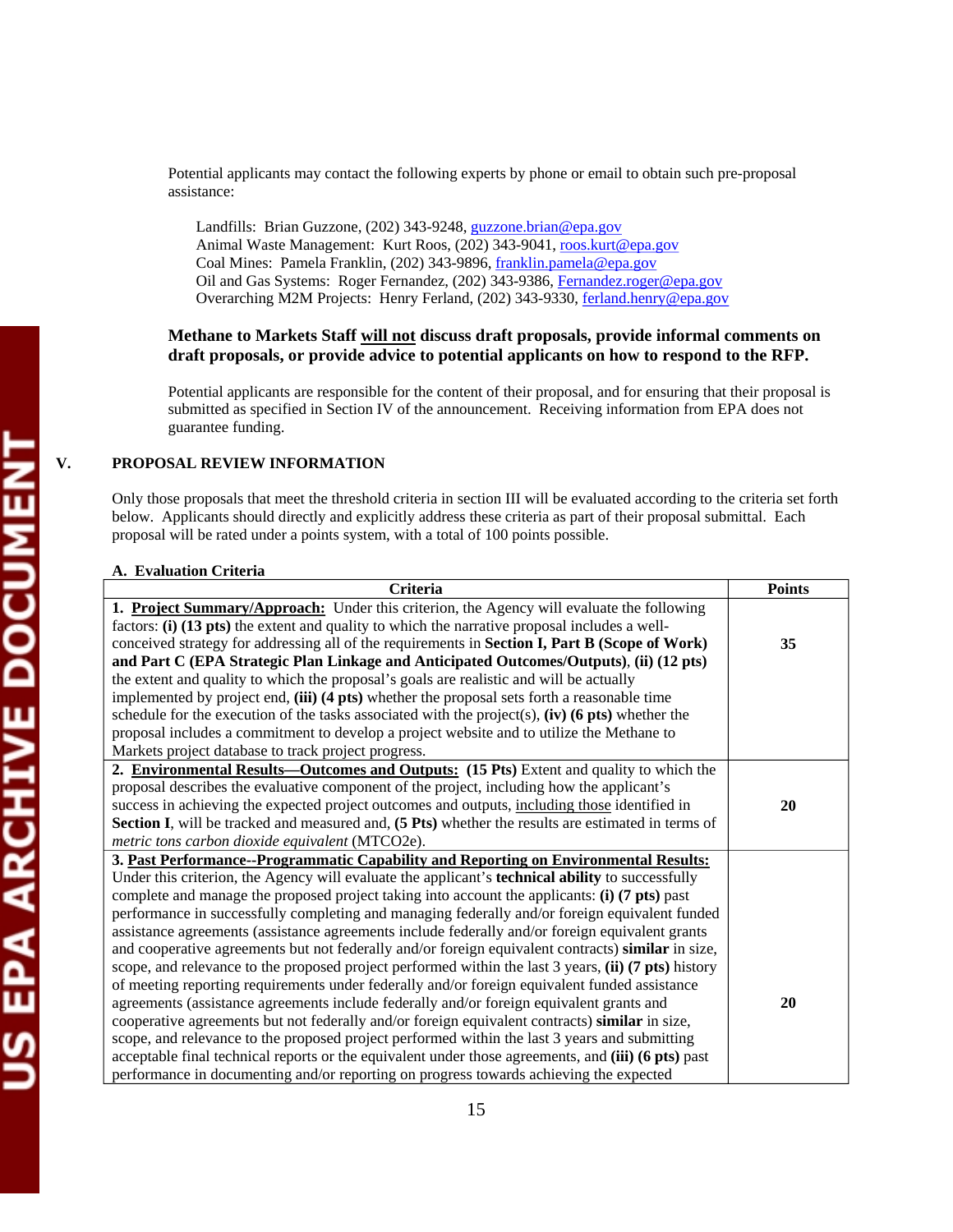| outcomes and outputs (e.g., results) under federally and/or foreign equivalent funded assistance<br>agreements (assistance agreements include federally and/or foreign equivalent grants and<br>cooperative agreements but not federally and/or foreign equivalent contracts) similar in size,<br>scope and relevance to the proposed project within the last 3 years; and, if such progress was not<br>made whether the documentation and/or reports satisfactorily explained why not.           |    |
|---------------------------------------------------------------------------------------------------------------------------------------------------------------------------------------------------------------------------------------------------------------------------------------------------------------------------------------------------------------------------------------------------------------------------------------------------------------------------------------------------|----|
| NOTE: In evaluating applicants under this criterion, the Agency will consider the information<br>provided by the applicant and may also consider relevant information from other sources<br>including agency files and prior/current grantors (e.g., to verify and/or supplement the<br>information supplied by the applicant). Applicants with no relevant or available past performance<br>or reporting history will receive a neutral score for those elements under this criterion. A neutral |    |
| score is half of the total points available in a subset of possible points.                                                                                                                                                                                                                                                                                                                                                                                                                       |    |
| 4. Staff Expertise/Qualifications: (i) (8 pts) Description of staff expertise/qualifications, staff<br>knowledge, and resources or the ability to obtain them, to successfully achieve the goals of the<br>proposed project, (ii) (7 pts) and description of the applicant's organization and experience<br>relating to the proposed project.                                                                                                                                                     | 15 |
| <b>5. Budget/Resources: (i) (5 pts)</b> Whether the proposed project budget is appropriate to<br>accomplish the proposed goals, objectives, and measurable environmental outcomes, $(ii)$ (5 pts)<br>whether the budget includes any leveraged funding or matching funds or activities to<br>demonstrate additional commitment to the proposed activities.                                                                                                                                        | 10 |

## **B. Review and Selection Process**

Each proposal will be evaluated by a review team using the evaluation criteria described above. Each proposal will be given a numerical score and will be rank-ordered according to the numerical score. Preliminary funding recommendations will be provided to the Approving Official based on this ranking.

## **C**. **Other Factors**

Final funding decisions will be made by the Approving Official based on the rankings and preliminary recommendation of the EPA evaluation team. In making the final funding decisions, the Approving Official may also consider programmatic priorities and geographic diversity of funds. Once final decisions have been made, a funding recommendation will be developed and forwarded to the EPA Award Official.

# **VI. AWARD ADMINISTRATION INFORMATION**

#### **A. Award Notices**

Following evaluation of proposals, all applicants will be notified regarding their status.

#### **Proposal Notifications.**

**a**. EPA anticipates notification to the *successful* applicant will be made, via telephone, electronic or postal mail by April 11, 2008. The notification will advise the applicant that its Proposal has been successfully evaluated and recommended for award. The notification will be sent to the original signer of the Standard Form (SF) 424, Application for Federal Assistance. The notice shall require submission of a Final Application. *(Refer to Section IV(B), Content and form of Application Submission* 

This notification, which advises that the applicant's proposal has been recommended for award, is **not** an authorization to begin performance. The award notice signed by the EPA grants officer is the authorizing document and will be provided through postal mail. At a minimum, this process can take up to 90 days from the date of recommendation.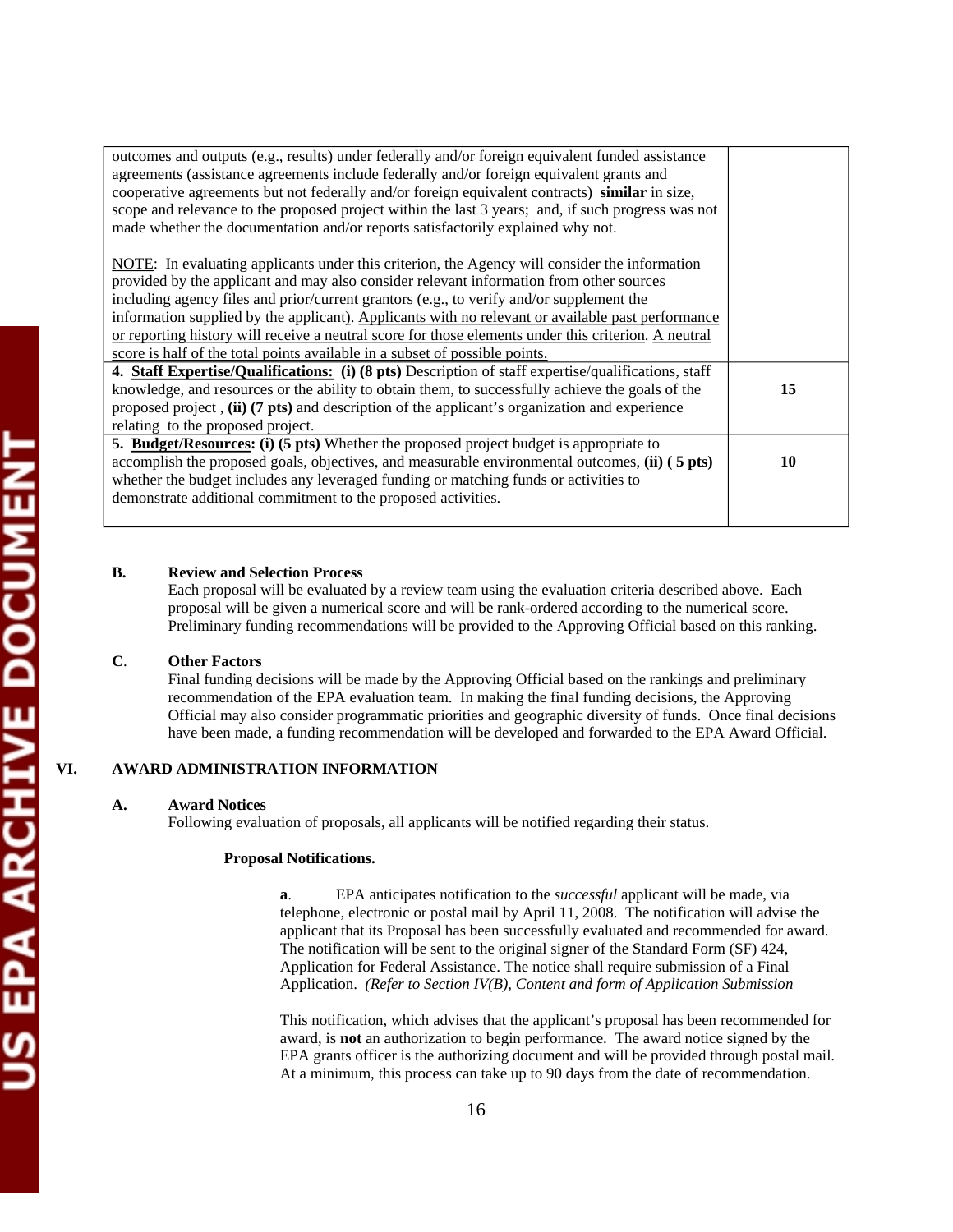**b**. EPA anticipates notification to *unsuccessful* applicant(s) will be made via electronic or postal mail by April 11, 2008. The notification will be sent to the original signer of the Standard Form (SF) 424, Application for Federal Assistance.

#### **B. Administrative and National Policy Requirement**

A listing and description of general EPA Regulations applicable to the award of assistance agreements may be viewed at: http://www.epa.gov/ogd/AppKit/applicable\_epa\_regulations\_and\_description.htm.

Executive Order 12372, Intergovernmental Review of Federal Programs may be applicable to awards, resulting from this announcement. Applicants selected for funding may be required to provide a copy of their proposal to their State Point of Contact (SPOC) for review, pursuant to Executive Order 12372, Intergovernmental Review of Federal Programs. This review is not required with the Initial Proposal and not all states require such a review.

# **C. DUNS Number**

All applicants **are required** to provide a Dun and Bradstreet (D&B) Data Universal Numbering System (DUNS) number when applying for a Federal grant or cooperative agreement. Applicants can receive a DUNS number, at no cost, by calling the dedicated toll-free DUNS Number request line at 1-866-705- 5711, or visiting the D&B website at: http://www.dnb.com.

# **D. Reporting Requirement**

Quarterly progress reports and a detailed final report will be required. Quarterly reports summarizing technical progress, planned activities for next quarter and summary of expenditures are required. The final report shall be completed within 90 calendar days of the completion of the period of performance. The final report should include: summary of the project or activity, advances achieved and costs of the project or activity. In addition, the final report shall discuss the problems, successes, and lessons learned from the project or activity that could help overcome structural, organizational or technical obstacles to implementing a similar project elsewhere. The schedule for submission of quarterly reports will be established by EPA, after award.

### **E. Exchange Network**

EPA, states, territories, and tribes are working together to develop the National Environmental Information Exchange Network, a secure, Internet- and standards-based way to support electronic data reporting, sharing, and integration of both regulatory and non-regulatory environmental data. States, tribes and territories exchanging data with each other or with EPA, should make the Exchange Network and the Agency's connection to it, the Central Data Exchange (CDX), the standard way they exchange data and should phase out any legacy methods they have been using. More information on the Exchange Network is available at www.exchangenetwork.net.

## **F. Disputes**

Assistant agreement competition-related disputes will be resolved in accordance with the dispute resolution procedures published in 70 FR (Federal Register) 3629, 3630 (January 26, 2006) located on the web at: http://frwebgate.access.gpo.gov/cgi-bin/getpage.cgi?position=all&page=3629&dbname=2005\_register

# **G. Non-profit Administrative Capability**

Non-profit applicants that are recommended for funding under this announcement are subject to pre-award administrative capability reviews consistent with Section 8b, 8c and 9d of EPA Order 5700.8 - Policy on Assessing Capabilities of Non-Profit Applicants for Managing Assistance Awards (http://www.epa.gov/ogd/grants/award/5700\_8.pdf). In addition, non-profit applicants that qualify for funding may, depending on the size of the award, be required to fill out and submit to the Grants Management Office the Administrative Capabilities Form, with supporting documents, contained in Appendix A of EPA Order 5700.8.